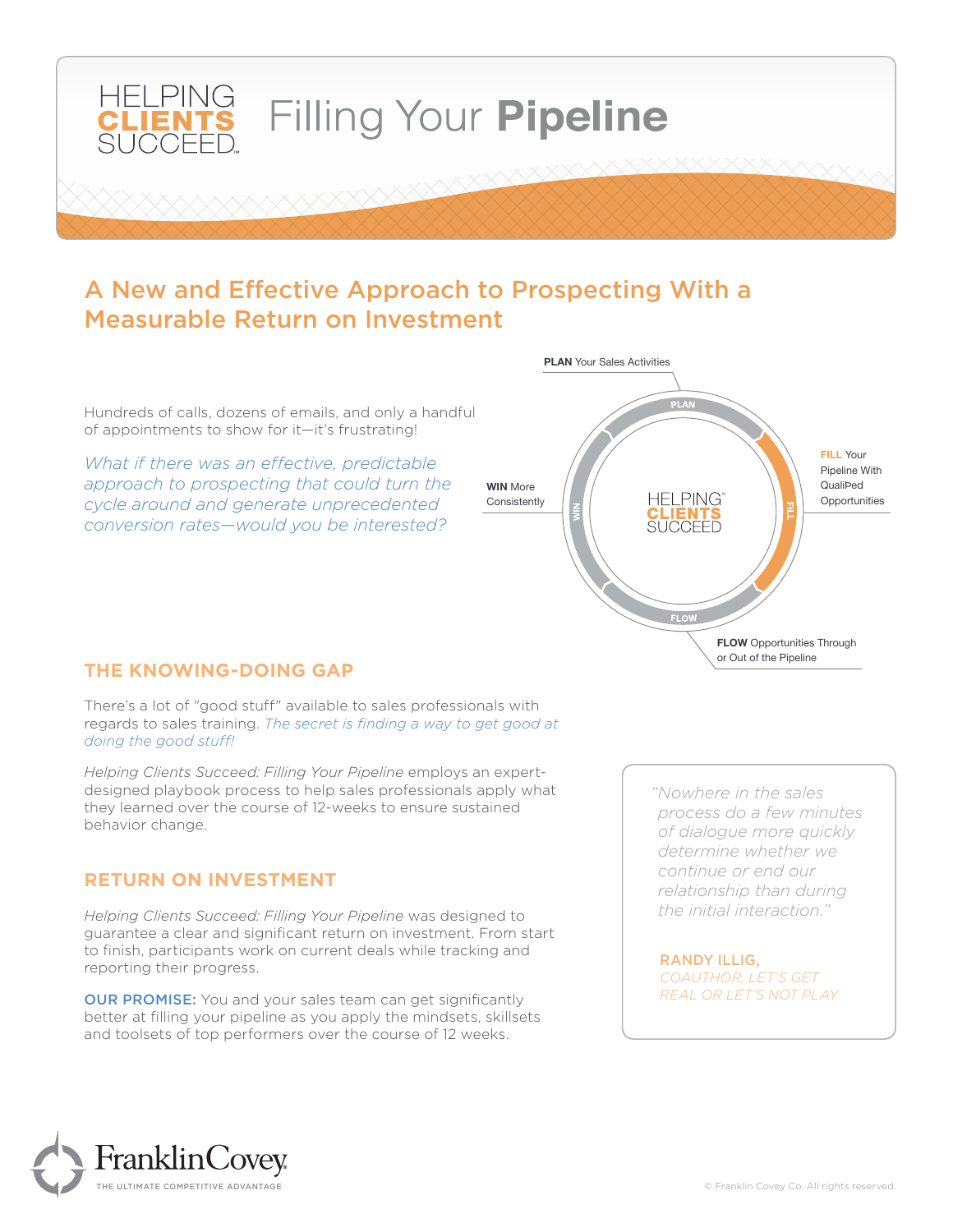| <b>MODULE</b>                                                             | IN THIS ONE-DAY WORK SESSION, PARTICIPANTS WILL:                                                                                                   |
|---------------------------------------------------------------------------|----------------------------------------------------------------------------------------------------------------------------------------------------|
| <b>FOUNDATION</b>                                                         | Identify the mindsets and behaviors of top performers.<br>$\bullet$                                                                                |
| $(60 \text{ mins})$                                                       | Establish specific prospecting goals to ensure a measurable return on<br>$\bullet$<br>investment at the end of the 12-week implementation process. |
| <b>TRANSFORM THE</b><br><b>SALES FUNNEL</b><br>$(30 \text{ mins})$        | Challenge conventional, ineffective thinking and make a conscious<br>$\bullet$<br>decision to approach prospecting using "reason vs. random."      |
| <b>INTENT COUNTS MORE</b><br><b>THAN TECHNIQUE</b><br>$(45 \text{ mins})$ | Learn to focus intent on helping their clients succeed by applying the sci-<br>$\bullet$<br>ence of persuasion and by seeking mutual benefit.      |
| <b>PRIORITIZE</b><br>$(60 \text{ mins})$                                  | Uncover specific criteria that can predictably score prospects based on<br>$\bullet$<br>the likelihood of becoming clients.                        |
| <b>EX PRIORITIZE TOOL</b>                                                 | Identify and target current prospects using the prioritize tool.<br>$\bullet$                                                                      |
| <b>PREPARE</b><br>$(60 \text{ mins})$                                     | Discover new resources and tools for gathering research.<br>$\bullet$                                                                              |
|                                                                           | Develop a strategy to create and maintain a solid referral network.<br>$\bullet$                                                                   |
| <b>PLAN</b><br>$(75 \text{ mins})$                                        | Gain the confidence needed to overcome objections and push-backs by<br>$\bullet$<br>anticipating them beforehand.                                  |
| <b>CALL PLAN</b>                                                          | Create carefully scripted opening statements that will pique interest and<br>$\bullet$<br>get meetings.                                            |
|                                                                           | Develop a framework for creating effective sales kits.<br>$\bullet$                                                                                |
| <b>THE PLAYBOOK</b><br>$(30 \text{ mins})$                                | Commit to implementing the strategies and tools over the course of<br>$\bullet$<br>12-weeks to ensure a sustained change in behavior.              |
| 12-WEEK PLAYBOOK                                                          |                                                                                                                                                    |

**EX IMPLEMENTATION VIDEOS** 

### **12-WEEK IMPLEMENTATION PLAYBOOK**



- Each week, for 12 weeks, participants implement the principles they learned in the work session.
- Participants are held accountable through regularly scheduled report backs to their sales leaders or coach.